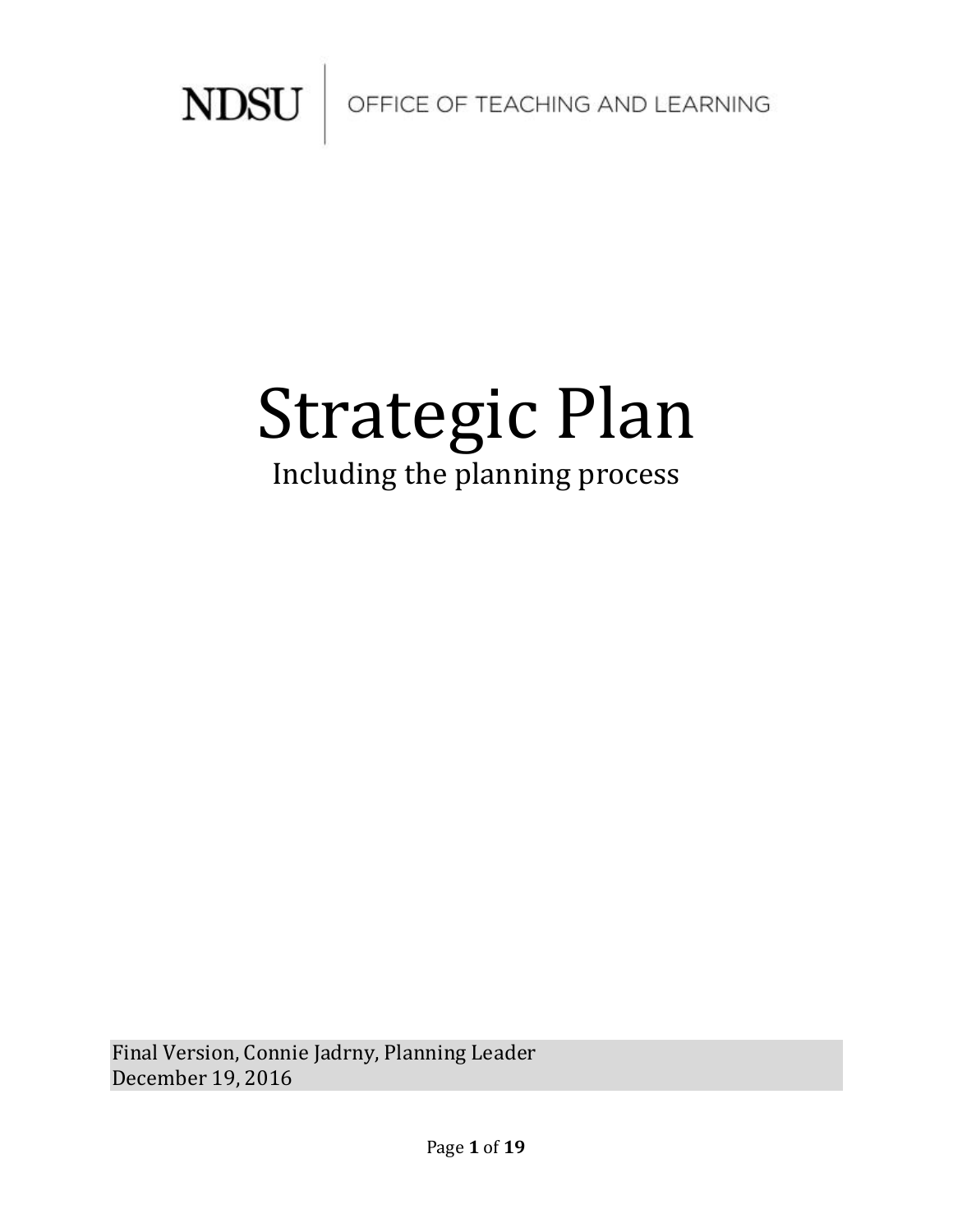

# **I - Strategic Planning Process**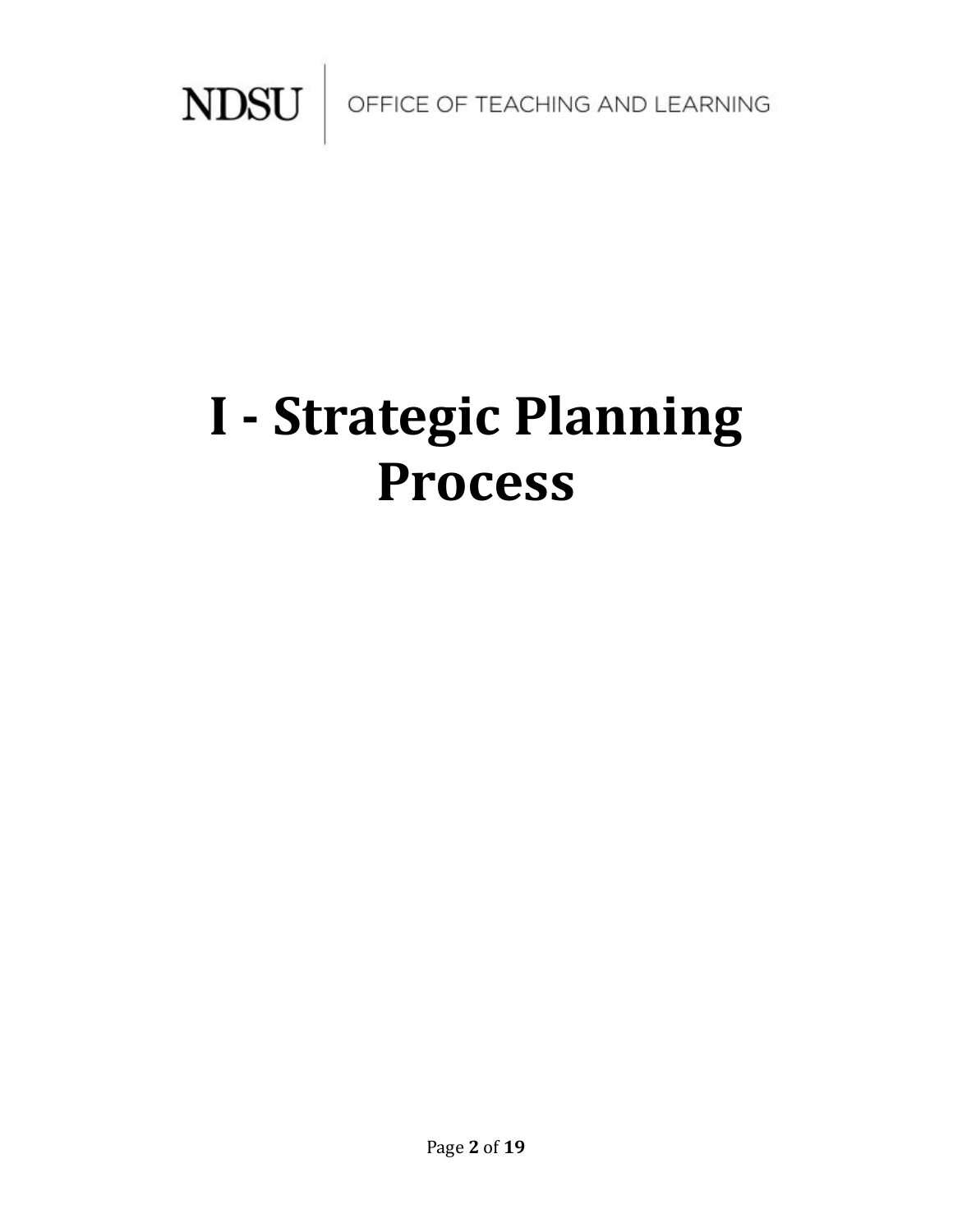

# **Office of Teaching and Learning History:**

The Office of Teaching and Learning (OTL) at North Dakota State University (NDSU) was formally established on July 1, 2015 from the merger of several independent offices on the campus, including Distance and Continuing Education and the Center for Science and Mathematics education. Programs under each organization became part of OTL. The organization's creation was specifically called for by the May 2015 NDSU Strategic Plan. OTL has since added the Office of Assessment to its portfolio, as well as several university programs, including the Graduate Teaching Certificate and the Peer Teaching Partnership Program. It is also the central office for the 2015-2020 National Science Foundation-funded Gateways-ND instructional development project.

Staff members from the former Office of Distance and Continuing Education became part of the new Office of Teaching and Learning, bringing with them roughly 200 collective years of experience and extensive knowledge about NDSU. In addition, several people from the NDSU campus were brought on as part- or fulltime staff and/or graduate assistants. See the organizational chart in **Attachment 1**.

Two central themes that arose during the strategic planning process illustrate the impact that an Office of Teaching and Learning can have at NDSU. The first theme is the impact OTL has had in its first year. Strategic Planning Committee members indicated that in the short time since OTL was established the office has gained recognition on campus as the place to go to find support for teaching and learning. The second theme is the great potential OTL has moving forward. Again, OTL Strategic Planning Committee members and OTL staff indicated that the office has the capability to enhance the teaching and learning environment at NDSU and through our K-12 outreach efforts.

Now in its second year of existence, the NDSU Office of Teaching and Learning just completed its first strategic plan that will guide the organization through the next five years by focusing our efforts on OTL's mission and vision, thereby assisting the university in achieving its strategic goals. This document presents the plan.

The NDSU OTL strategic planning group consisted of two groups from a variety of on-campus and off-campus stakeholders and several smaller working groups. The goal was to hear from the individuals who use OTL services to determine if OTL is meeting their needs and what other activities they would like to see from OTL. Hearing OTL's strengths and weaknesses allows OTL staff to plan for addressing these concerns and to better meet the needs of OTL's audience.

The first group included individuals who represent the various programs and events with which the NDSU Office of Teaching and Learning works. Participants in this group included:

| Paul Kelter           | Professor and Director, Office of Teaching and Learning                                |
|-----------------------|----------------------------------------------------------------------------------------|
| Amy Rupiper-Taggart   | Professor and Associate Director, Office of Teaching and Learning                      |
| Barb Schumacher       | K-12 Professional Development Coordinator, Office of Teaching and Learning             |
| Betsy Birmingham      | Professor and Chair, Department of English                                             |
| <b>Brandy Randall</b> | Associate Professor; Associate Dean, College of Graduate and Interdisciplinary Studies |
| <b>Cedar Walters</b>  | Graduate Research Assistant, Biological Sciences                                       |
| David Flowers         | Superintendent, West Fargo Public Schools                                              |
| David Westerman       | Assistant Professor, Department of Communication                                       |
| Deirdre Voldseth      | Associate Professor, AES School of Natural Resource Sciences                           |
| Elliott Welker        | Graduate Assistant, Office of Teaching and Learning                                    |
| <b>Emily Berg</b>     | Director, Office of Institutional Research and Analysis                                |
| Enrico Sassi          | Director, Graduate Center for Writers                                                  |
| Greg Sanders          | Professor and Associate Dean, College of Human Development and Education               |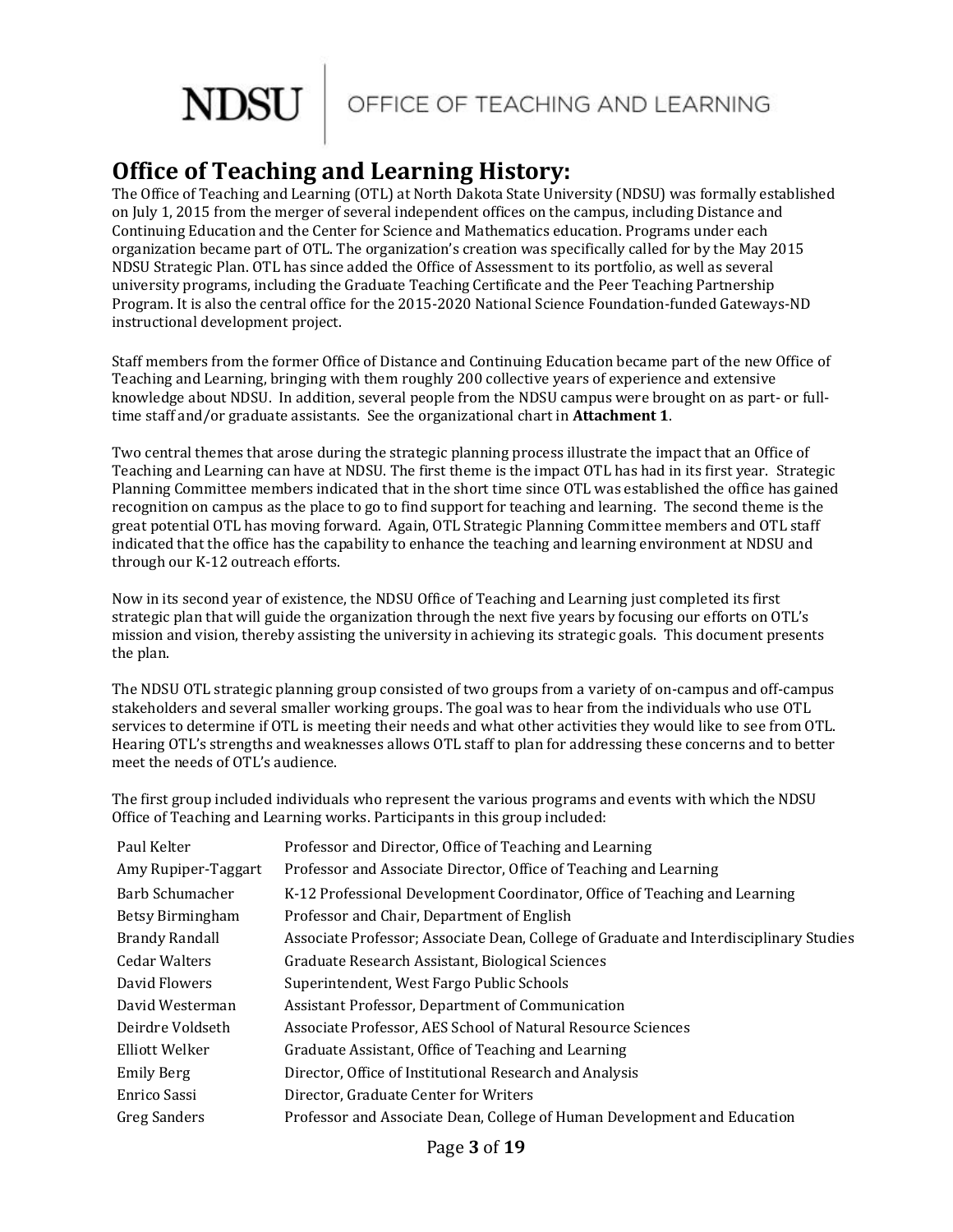# **NDSU**

# OFFICE OF TEACHING AND LEARNING

| Jason Blosser      | Assistant Vice President, Information Technology Services                              |
|--------------------|----------------------------------------------------------------------------------------|
| Jerry Olson        | Assistant Director, Office of Teaching and Learning                                    |
| Julia Bowsher      | Assistant Professor, Biological Sciences                                               |
| Kelly Sassi        | Associate Professor, Department of English; Director, Red River Valley Writing Project |
| Kevin Brooks       | Professor, Department of English                                                       |
| Larry Peterson     | Professor and Director of Assessment; Interim Dean of Libraries                        |
| Laura Oster-Aaland | Associate Vice Provost, Enrollment Management                                          |
| Marion Harris      | Professor, AES School of Natural Resource Sciences                                     |
| Peggy Cossette     | Assistant to the Dean, College of Human Development and Education                      |
| Sylvio May         | Associate Professor and Chair, Department of Physics                                   |

The second group was comprised of the entire staff of NDSU OTL. This group offered the OTL staff an opportunity to prioritize the activities of OTL as well as to develop innovative ways to address the concerns raised by OTL's stakeholder group. Participants in this group included:

| Paul Kelter                | Professor and Director                                                   |
|----------------------------|--------------------------------------------------------------------------|
| Larry Peterson             | Professor and Director of Assessment; Interim Dean of Libraries          |
| Amy Rupiper-Taggart        | Professor and Associate Director of General Education                    |
| Jerry Olson                | Assistant Director, Information Systems Manager of Group Decision Center |
| Janalee Brandt             | Assistant Director of Enrollment and Records                             |
| Barb Schumacher            | K-12 Professional Development Coordinator                                |
| Connie Jadrny              | Marketing and Public Relations Coordinator                               |
| Deb Demers                 | <b>Registration Coordinator</b>                                          |
| Elliott Welker             | Graduate Assistant                                                       |
| Jane VanDerMeer            | Payables and Purchasing Coordinator                                      |
| <b>Jill Motschenbacher</b> | Fellow, Educational Operations and Funding                               |
| Karen Murie                | Great Plains IDEA and Expanding Your Horizons Coordinator                |
| Kathy Hoovestol            | Office Assistant and Records Coordinator                                 |
| Linda Charlton-Gunderson   | Technology Coordinator of Group Decision Center                          |
| Nicole Hagness             | Program and Enrollment Specialist                                        |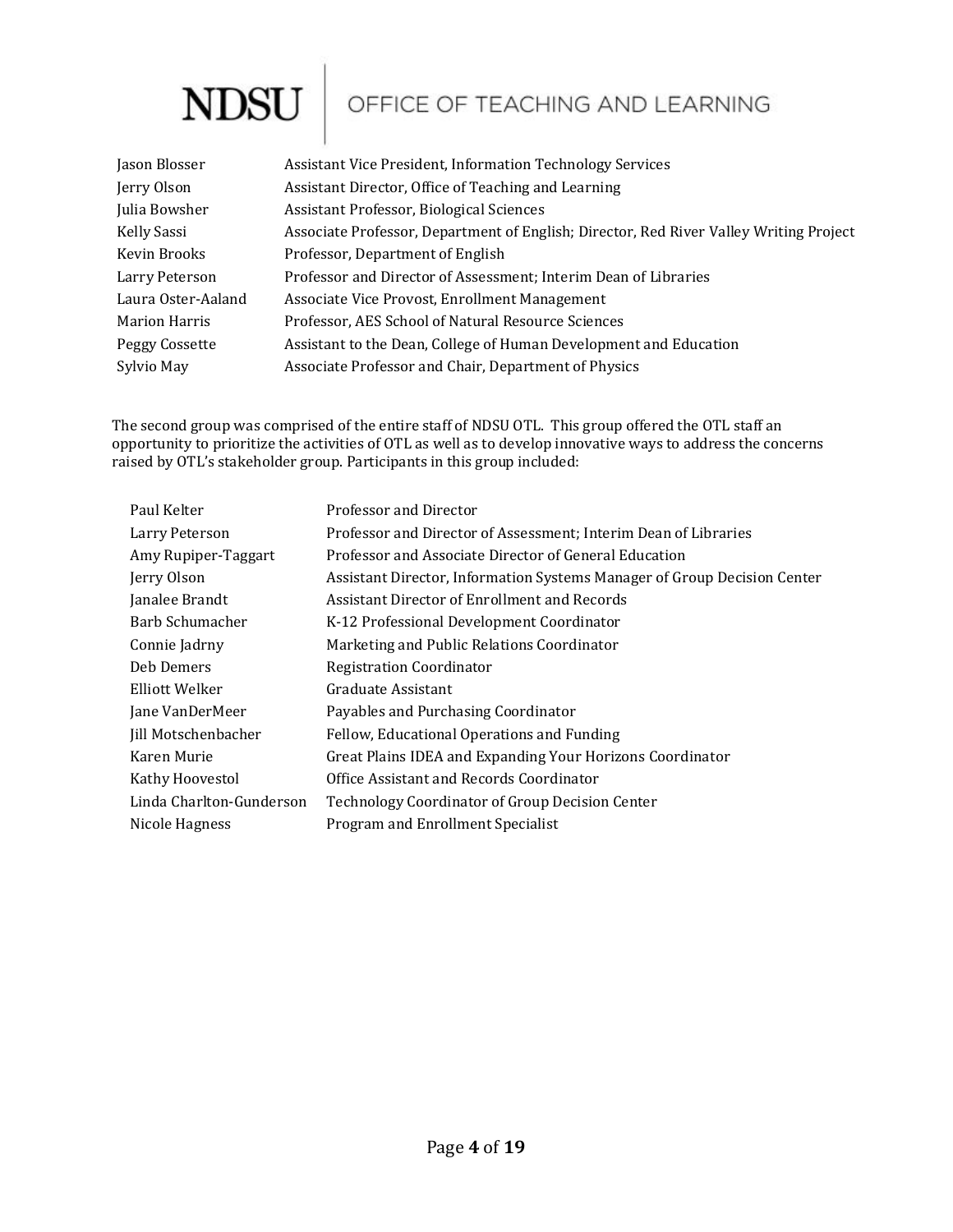

# **SWOT Analysis:**

Both groups were given the opportunity to participate in a Strengths, Weaknesses, Opportunities, and Threats (SWOT) exercise meant to draw out conversation about OTL services. All comments from both SWOT analysis exercises were distilled into central themes, which led to establishing more specific goals to advance the mission of OTL and move it closer to its vision. Here is a list of the themes that came out of the SWOT analysis. The number of responses that relate to each theme is listed in parenthesis beside each theme. These themes helped inform the mission, vision, and goals that OTL will strive to achieve.

#### **Strengths:**

- Support for quality teaching and learning (132)
- Connection among OTL entities outreach programs, NSF-funded Gateways-ND, Teaching Assistant training, etc. (123)
- OTL staff and environment diverse staff (37)
- Online programs (20)
- Collaboration between K-12 and higher education (12)

#### **Weaknesses:**

- Awareness issues (78)
- Program issues –too many, lack of certain programs (66)
- Staffing and space concerns (42)
- Campus mentality issues faculty apathy, lack of involvement, limitations on what OTL is allowed to do (37)

#### **Opportunities:**

- Instructor help faculty teach, provide resources (168)
- Collaboration outreach events, other programs, and departments (115)
- K-20 more collaboration with K-20 and other universities (69)
- Leadership lead general education reform (47)
- Service continuing education, video production, etc. (47)

#### **Threats:**

- Mindset antiquated views of teaching and change in general (96)
- Leadership eventual change in upper administration, other departments, and state legislature (61)
- Perception awareness concerns, similar departments, ability for people to learn/find resources online so why is OTL needed? (41)
- Staffing aging staff, inadequate redundancy if staff leave, insufficient staffing to perform tasks (36)
- Budget budget cuts, reduced funding by legislature (27)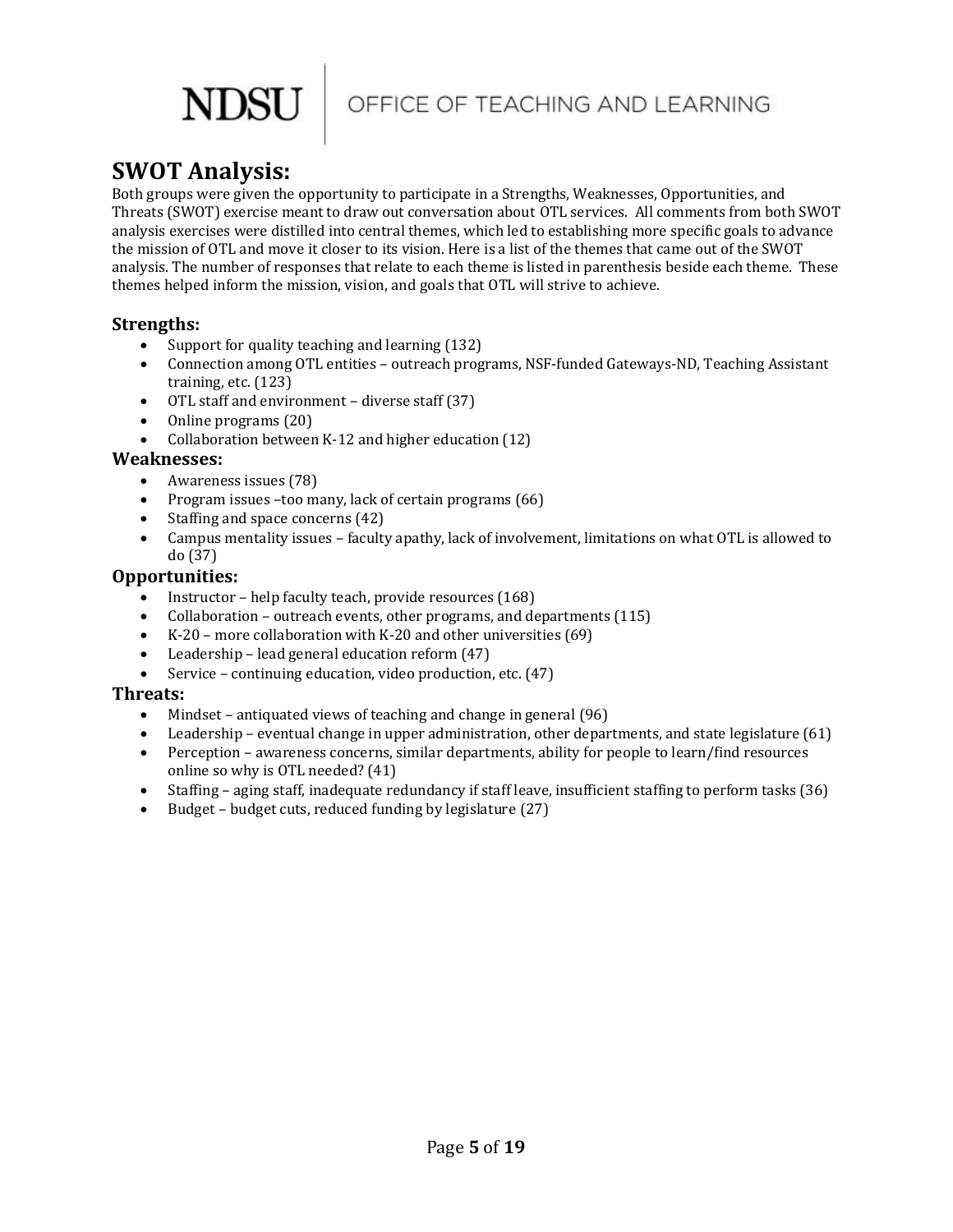

# **II - Strategic Plan**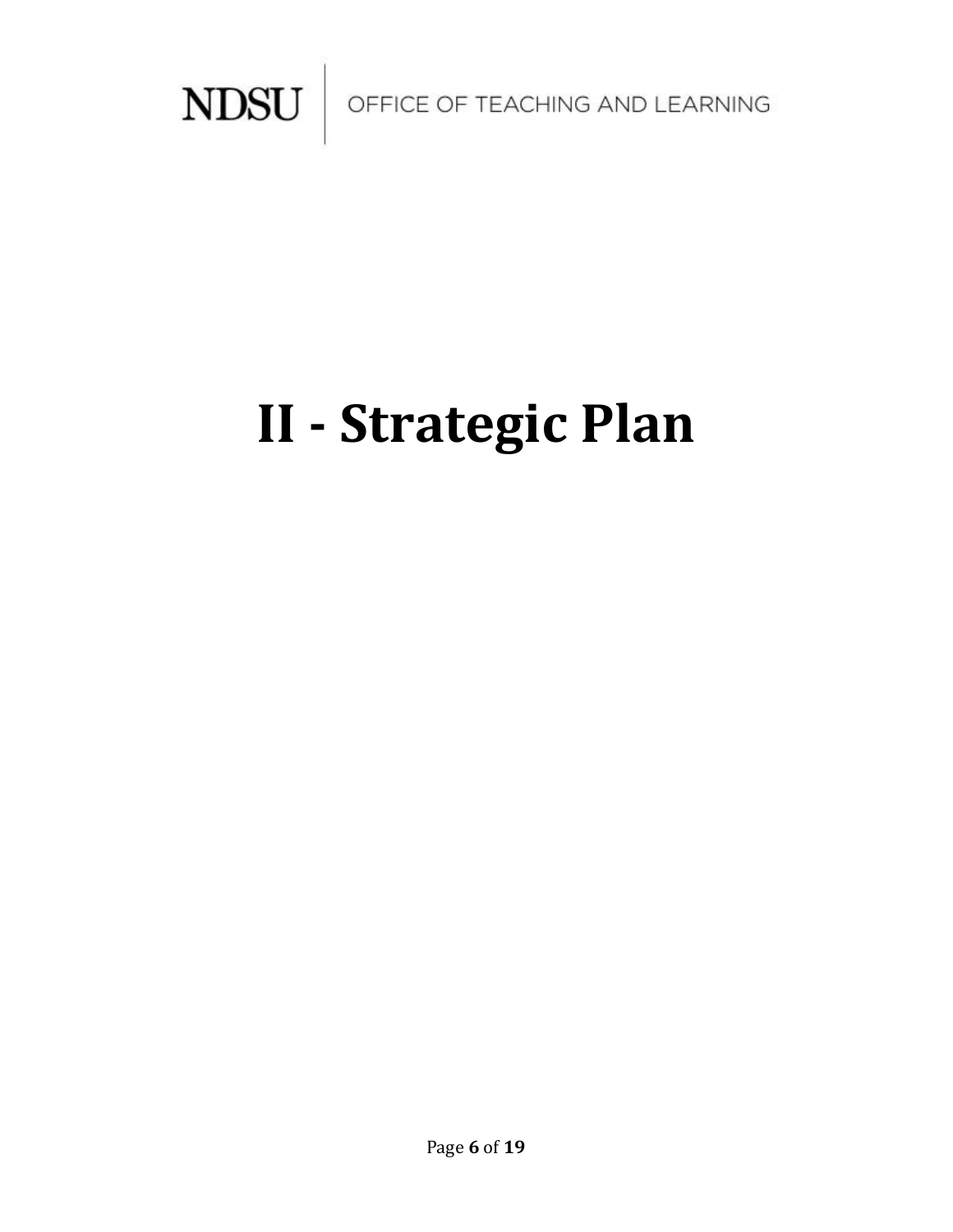

## **Mission and Vision:**

This strategic planning committee engaged in a mission and vision development exercise and discussion session that resulted in this mission and vision for the NDSU Office of Teaching and Learning.

#### **Mission:**

Creating and sharing best practices to enhance teaching and learning.

#### **Vision:**

Transformed teaching for lifelong learning.

## **Goals:**

Based on the SWOT Analysis results, the OTL staff formed a list of goals that support the new mission and vision of OTL. Each goal was classified as an immediate, mid-term, or long-term goal based on when the strategies to achieve the goal should begin being implemented. Several of these goals will be ongoing.

#### **Immediate Goals**

- 1. Clarify and focus OTL's identity.
- 2. Hire critical staff and strengthen working environment.
- 3. Create awareness of, and generate support for, OTL.
- 4. Support assessment work at NDSU.

#### **Mid-Term Goals**

- 1. Expand resources and support for quality teaching at NDSU.
- 2. Strengthen collaborations on campus, with K-20, and with other universities.
- 3. Support the improvement of core student coursework/general education at NDSU.

#### **Long-Term Goals**

- 1. Reinvigorate the teaching mission of the university.
- 2. Become regional leaders for teaching and learning knowledge and model programs.
- 3. Establish solid, ongoing collaborations throughout the state with K-12 and other teaching and learning centers in K-20.
- 4. Build connections with campus and state leadership that supports teaching and learning work.
- 5. Expand online programs consistent with the university's mission.

# **Strategies to Achieve Goals:**

Four working groups were set-up to address strategies for each goal. The working groups included individuals from both groups listed above. The working groups met to sort through a long list of potential strategies and tasks. Each group identified strategies that would have a broad impact on OTL services. OTL staff will continue to meet to further develop tasks and determine metrics that illustrate the progress of each strategy, and coordinate goals with personnel. See the goals, strategies, tasks, and metrics chart in **Attachment 2**.

### **Immediate Goals**

**Goal:** Clarify and focus OTL's identity.

**Strategy 1 –** Determine OTL's purpose.

- a. Make sure OTL is consistent with the direction of the University.
- **Strategy 2 -** Prioritize programs within OTL.
	- a. Quantify how many activities OTL staff is capable of managing in one year.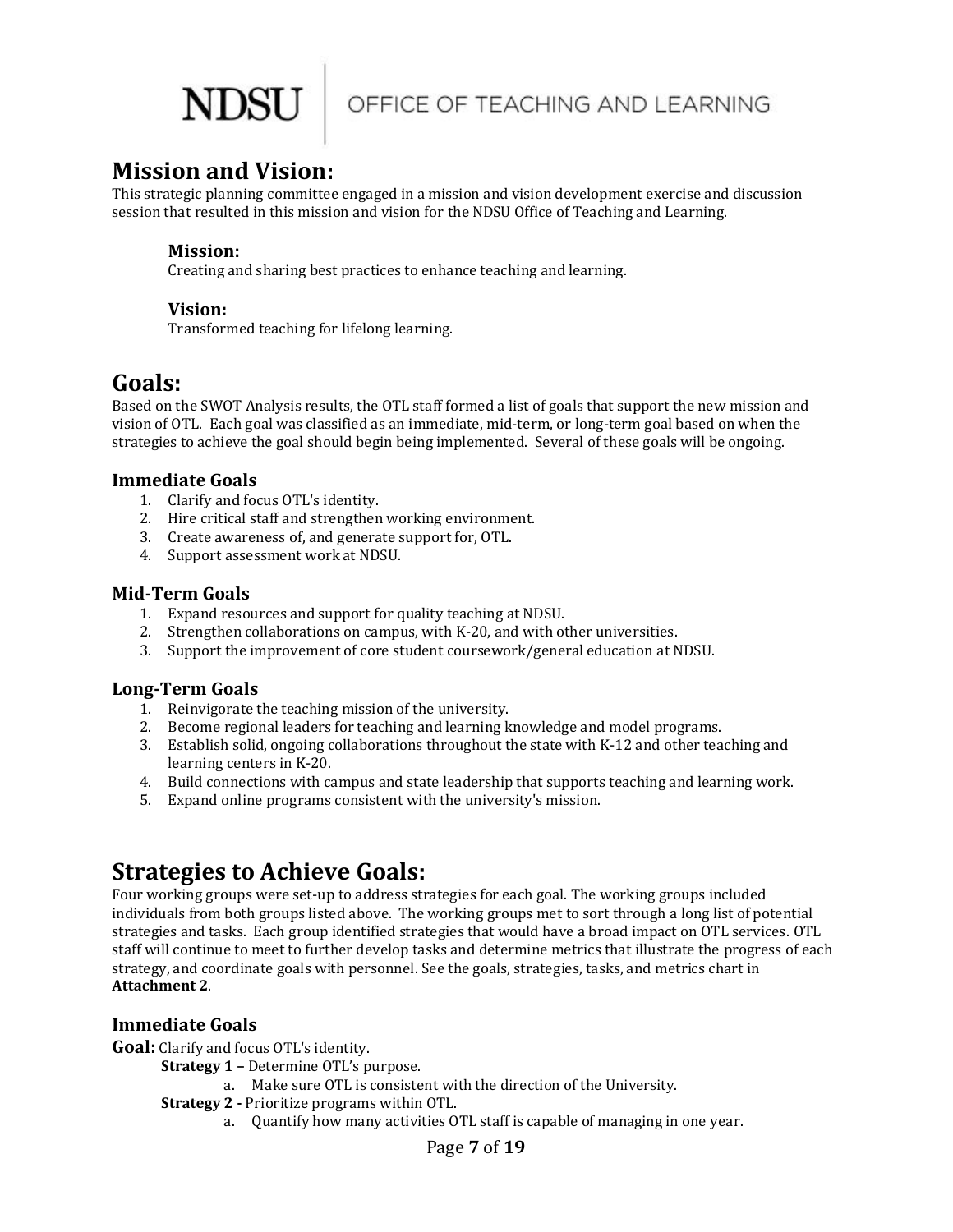

- b. Have a committee review each current program against a list of prioritization criteria.
- c. Create a program schedule based on the number of activities OTL can manage in one year.

**Goal:** Strengthen OTL's staff structure and working environment.

The working group responsible for this goal did not prioritize the recommended strategies; however, the group did prioritize some of the tasks related to each strategy.

#### **Strategy 1 -** Hire critical staff.

This strategy, while critical to the growth in OTL services, has external funding factors that limit OTL's ability to accomplish this task. Therefore, the positions listed below are ranked in order of significance as well as impact on OTL services.

#### **Immediate hires would include:**

- a. Assessment Education Specialist to replace the retired former director.
- b. Programmer/server maintenance/web designer/data analytics staff member to replace two positions related to web development and interaction with the larger IT community.
- c. K-20 Environment Specialist/Liaison Someone who knows the K-20 environment and can help recruit NDSU faculty for high needs professional development classes and/or other K-20 initiatives.

#### **Mid-Term hires would include:**

- a. Instructional Designer To help with curriculum support, faculty professional development activities, and content for the faculty resources section of the OTL website.
- b. Graduate Assistants These individuals would be trained in video production and would help expand OTL's video resource library, among other educational projects.
- c. Program Coordinator To manage our slate of programs, provide data about programs, and ensure we have enough Event Planners to coordinate all programs and events.
- d. Educational Grant Writer To help identify available grants and write broad impact grants for K-20 regionally and statewide.

#### **Long-Term hires would include:**

- a. Graphic Designer Since there are on-campus graphic design services offered, we could push this hire back a little further, until our graphic design needs far outweigh what university services can handle and OTL staff expertise can provide.
- **Strategy 2 -** Create an OTL advisory board
- **Strategy 3 -** Encourage staff to work more efficiently.
	- a. Cross-train staff Have staff identify efficiencies in their work and the work of the individual they are cross-trained with.
- **Strategy 4 –** Have more productive staff meetings.
	- a. Team Collaborations Use staff meetings to introduce all upcoming programs and projects. Staff should describe the event and what services will be needed so all OTL staff can be aware of where their assistance may be needed. This will allow staff to better plan their workload.
	- b. Develop scheduling protocols for OTL services How long does each service take and how early would a request need to be made to be able to accommodate the request.

**Goal:** Create awareness and generate support for OTL.

**Strategy 1 –** Develop key talking points for OTL that highlights its positive contributions.

- **Strategy 2 –** Create tools that make use of, and distribute, the key talking points.
	- a. Develop a menu of services.
	- b. Create a video defining what OTL is and does.
	- c. Create processes and forms for programs and events.
	- d. Create a series of Qualtrics training videos.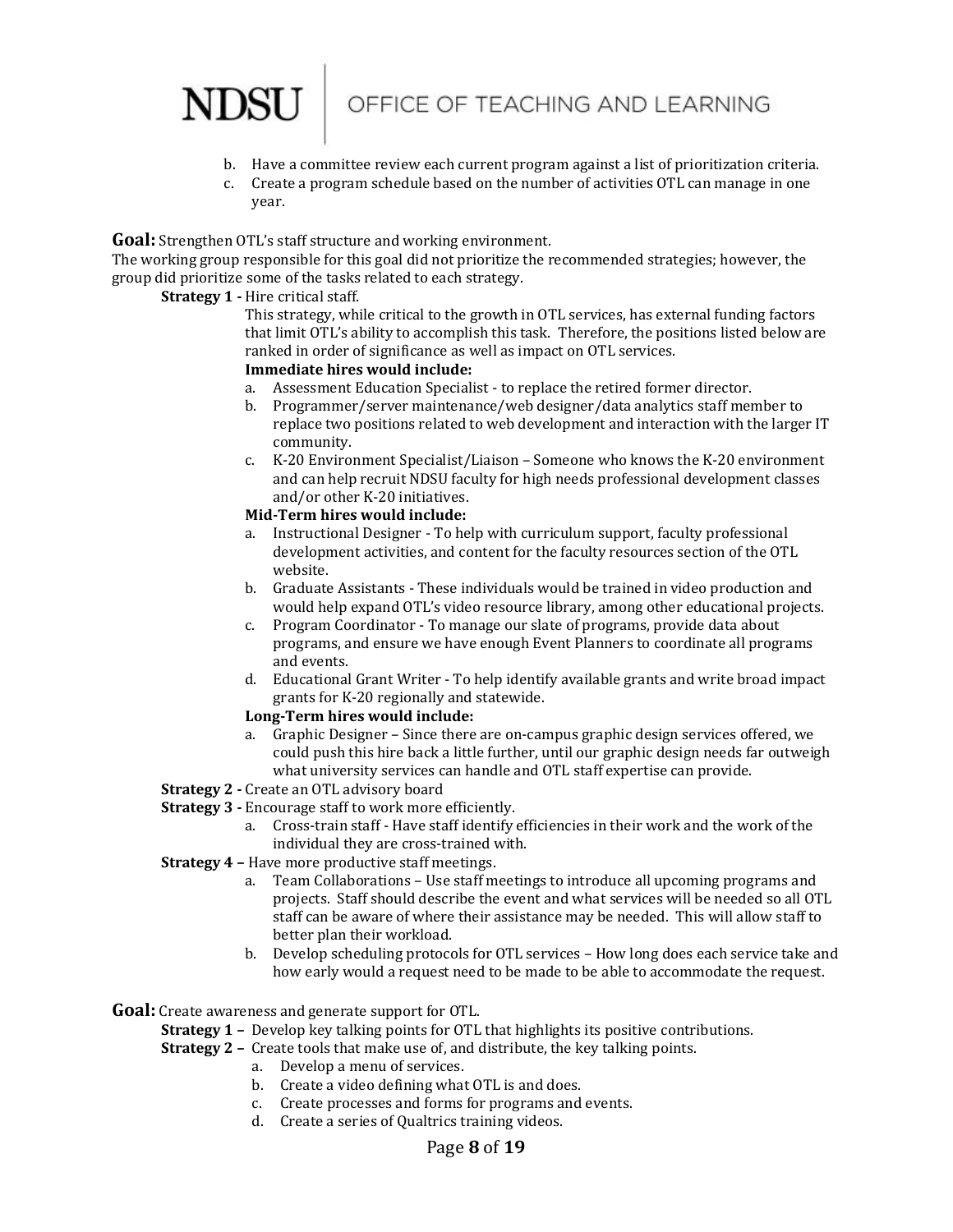OFFICE OF TEACHING AND LEARNING

#### **Strategy 3 –** Develop a communication plan.

- a. Build one website for all of OTL.
- b. Create promotional materials for OTL.
- c. Ensure the OTL brand is on every event/program offered.
- d. Make use of social media.
- e. Use campus listservs to promote services and key talking points.
- **Goal:** Support assessment work at NDSU.
	- **Strategy 1 –** Lobby for a mandate from institutional leadership that is rewards-based. NDSU leadership will play a significant role in the achievement of assessment goals, and therefore OTL will seek to work with the NDSU leadership to gain their support to mandate that departments and faculty actively participate in assessment activities.
	- **Strategy 2 –** Provide assistance for change-ready faculty. These faculty are ones that understand and support assessment but could use some assistance and/or training.
		- 1. Offer Experts in Assessment
			- a. Develop an assessment mentoring model.
			- b. Bring in off-campus assessment experts.
		- 2. Offer Training
			- a. Prepare an OTL staff primer to help the staff understand how OTL supports assessment.
			- b. Training topic Understand the tracking of student learning. (See also gen. ed. goal)
			- c. Training topic Help in developing assessment measures and tools.
		- 3. Offer Data
			- a. Offer data visualization tools. Begin by identifying tools needed.
		- 4. Offer Resources
			- a. Record a video series on assessment training.
			- b. Create a database for storing assessment data including accreditation.

#### **Mid-Term Goals**

**Goal:** Expand resources and support for quality teaching at NDSU.

**Strategy 1 –** Build a website that better supports expanded resources.

- a. White papers and case studies
- b. Pedagogical videos
- c. Various teaching tools
- d. Qualtrics templates
- e. Tutorials on high impact practices.
- f. Activity repository
- **Strategy 2 –** Add services
	- a. Evaluation and exam writing and grading services.
	- b. Student focus groups for instructor feedback.
	- c. Place a team of instructional designers and pedagogy-based faculty in each college with the responsibility of improving teaching and learning in their college.
	- d. Analytics
	- e. Big picture practices that improve retention.
	- f. Collaborate with other support services departments.
	- g. Provide assistance in writing broad impact statements for education grants.
	- h. Support measuring teaching effectiveness.
- **Strategy 3 –** Lead with innovative programs
	- a. Learning walks for K-20 instructors.
	- b. K-20 professional development workshops/seminars on a variety of teaching topics.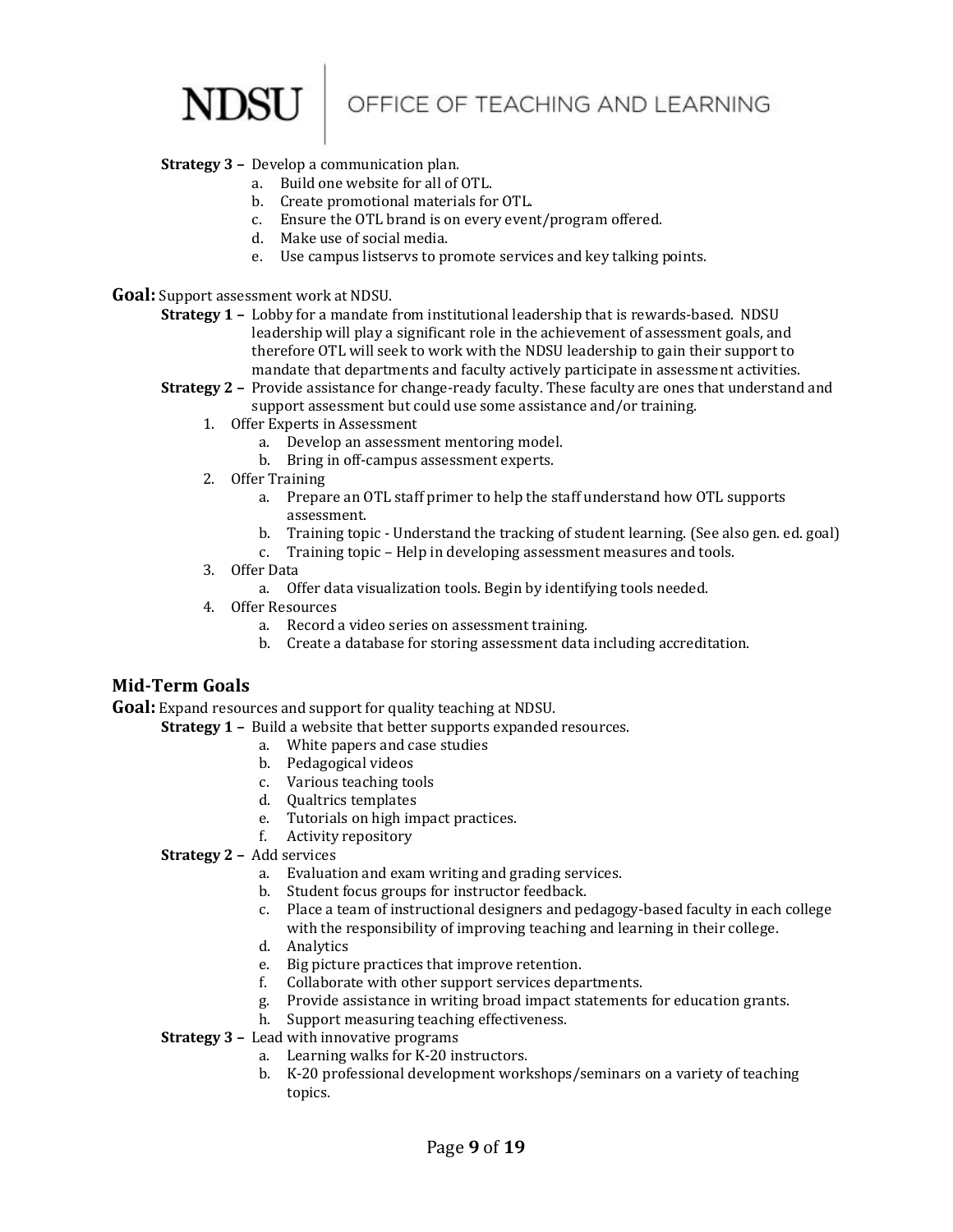# NDSU

**Goal:** Strengthen collaborations on-campus, with K-20, and with other universities.

- **Strategy 1 –** Determine how OTL is viewed by NDSU Administration. –Share the OTL strategic plan with upper administration to determine if goals and strategies fit within the purview of OTL. What are the parameters of OTL programs and services?
- **Strategy 2 –** Communicate more regularly with K-20 groups.
	- a. Establish a K-20 advisory board to steer professional development activities.
	- b. Get the NDSU School of Education more involved with K-20 offerings/advisory board.
	- c. Identify high needs areas of K-20.
- **Strategy 3 –** Build capacity
	- a. Develop resources on the OTL website for K-20 instructors.
	- b. Assist in identifying and writing educational improvement grants that span K-20 region-wide and possibly state-wide.
- **Strategy 4 –** Offer workshops that promote additional learning opportunities for K-20 professional development.
	- a. Offer learning walks
	- b. Professional development classes on a variety of topics and in a variety of instruction modes.
	- c. Put funds toward bringing in major regional or national speakers on high needs topics.

**Goal:** Support the improvement of core student coursework/general education at NDSU.

**Strategy 1 –** Conduct assessments of general education.

- **Strategy 2 –** Lobby for support of change in general education from institutional leaders. NDSU leadership may play a significant role in whether or not general education goals are achieved and therefore OTL may lobby NDSU leadership for their public support of a change in the core curriculum.
- **Strategy 3 –** Educate campus community regarding general education.
	- a. Training topic: Understand the tracking of student learning. (See also assessment goal)
	- b. Hold an OTL staff primer to help OTL staff understand how OTL supports general education.
	- c. Offer faculty learning communities (FLCs) on general education outcomes.
- **Strategy 4 –** Alter the core curriculum.

#### **Long-Term Goals**

**Goal:** Reinvigorate the teaching mission of the university.

- **Strategy 1 -** Recognize good teaching ideas through incentives.
	- **Strategy 2 –** Designate OTL as a supportive place for faculty and teaching staff to come for assistance.
		- a. Buy out a course from the load of struggling teachers and work with them to improve their teaching.
		- b. Offer mid-term feedback visits to classes/departments.
		- c. Develop a faculty fellows group who can mentor new faculty, lead course redesigns, and create resources for OTL's website.
		- d. Offer mini-grants for teaching initiatives.

**Goal:** Become regional leaders for teaching and learning knowledge and model programs.

**Strategy 1 –** Develop signature programs portable to other institutions.

- **Strategy 2 –** Generate evidence-based research regarding OTL programs.
- **Strategy 3 –** Train individuals who can offer professional development workshops/seminars.
- **Strategy 4 –** Offer joint Faculty Learning Communities so NDSU faculty and K-12 teachers can learn together.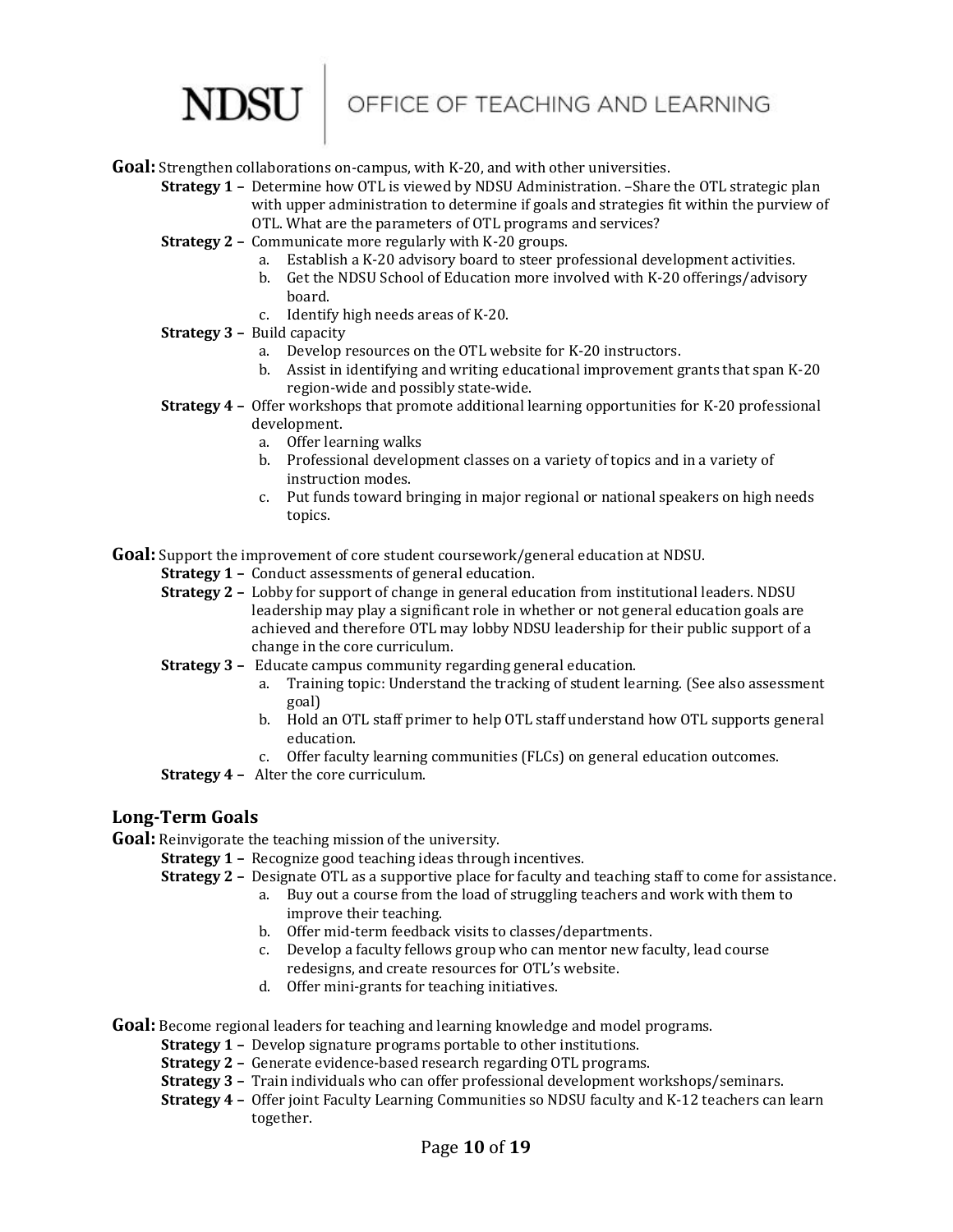

**Strategy 5 –** Lead research teams in developing effective classroom research.

- **Goal:** Establish solid, ongoing collaborations throughout the state with K-12 and other teaching and learning centers in K-20.
	- **Strategy 1 –** Identify long-term needs of K-12 teachers in North Dakota.

**NDSU** 

- **Strategy 2 –** Determine if the NDUS continuing education director's meetings, for K-12 professional development programs, are still being held and become more active in meetings.
- **Strategy 3 –** Reach out to regional education organizations as well as other K-12 education groups to determine where more collaboration with professional development efforts can happen.
- **Strategy 4 –** Offer more innovative programs that meet needs like the Teacher Leadership Academy master's program.
	- a. FLCs for teachers/faculty in K-20

**Goal:** Build connections with campus and state leadership that supports teaching and learning work. **Strategy 1 –** Meet with on- and off-campus groups to share information about services.

- a. Propose that OTL offer a regular email that lists all faculty/instructional staff professional development opportunities across campus.
- **Goal:** Expand online programs consistent with the university's mission.
	- **Strategy 1 –** Have curriculum experts and enough support staff to make OTL the central place for online, credit-bearing course development.
	- **Strategy 2 –** Help departments develop new distance-based programs that serve the citizens of North Dakota.
	- **Strategy 3 –** Offer workshops on how to teach online the right way.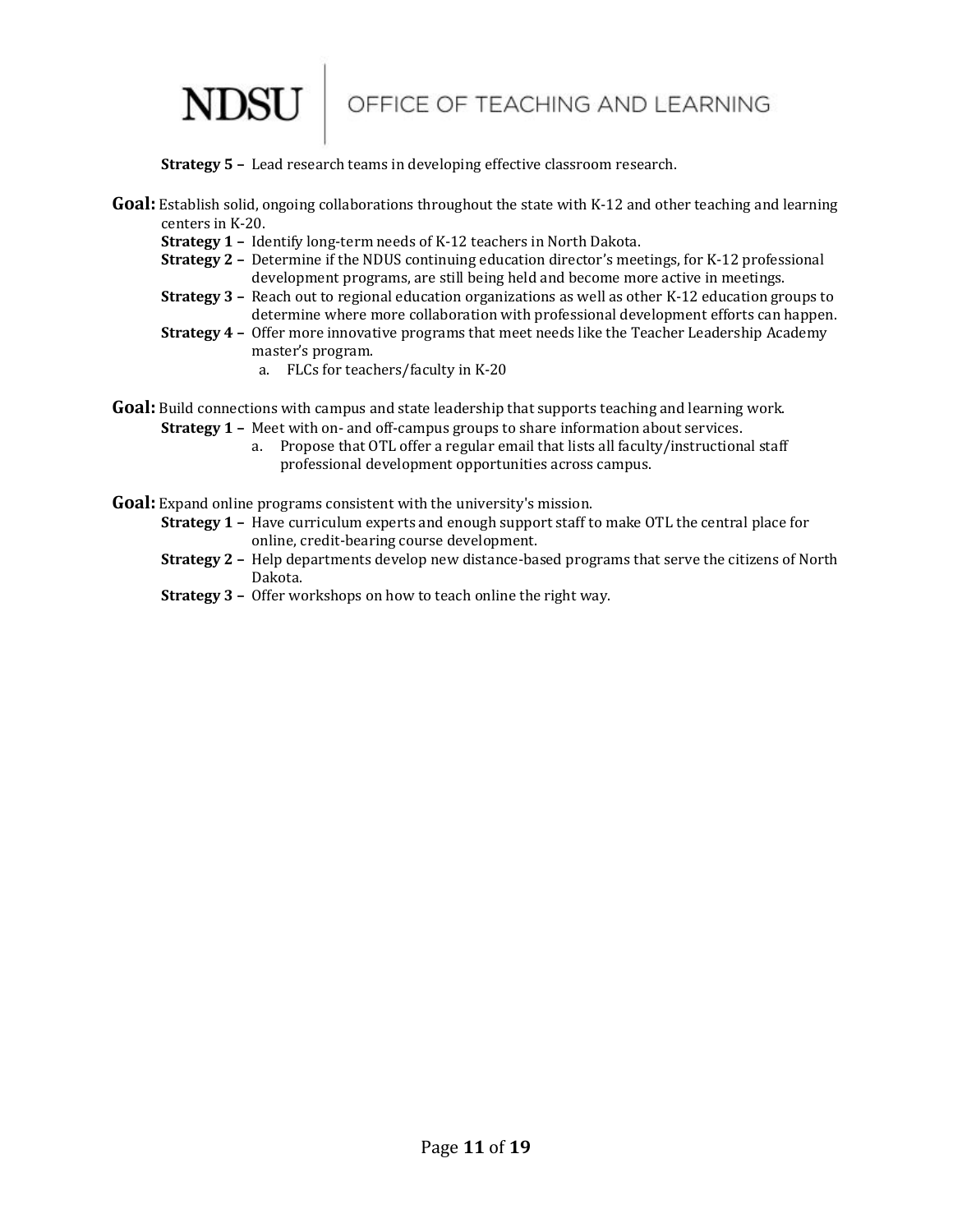

OFFICE OF TEACHING AND LEARNING

**Attachment 1:**

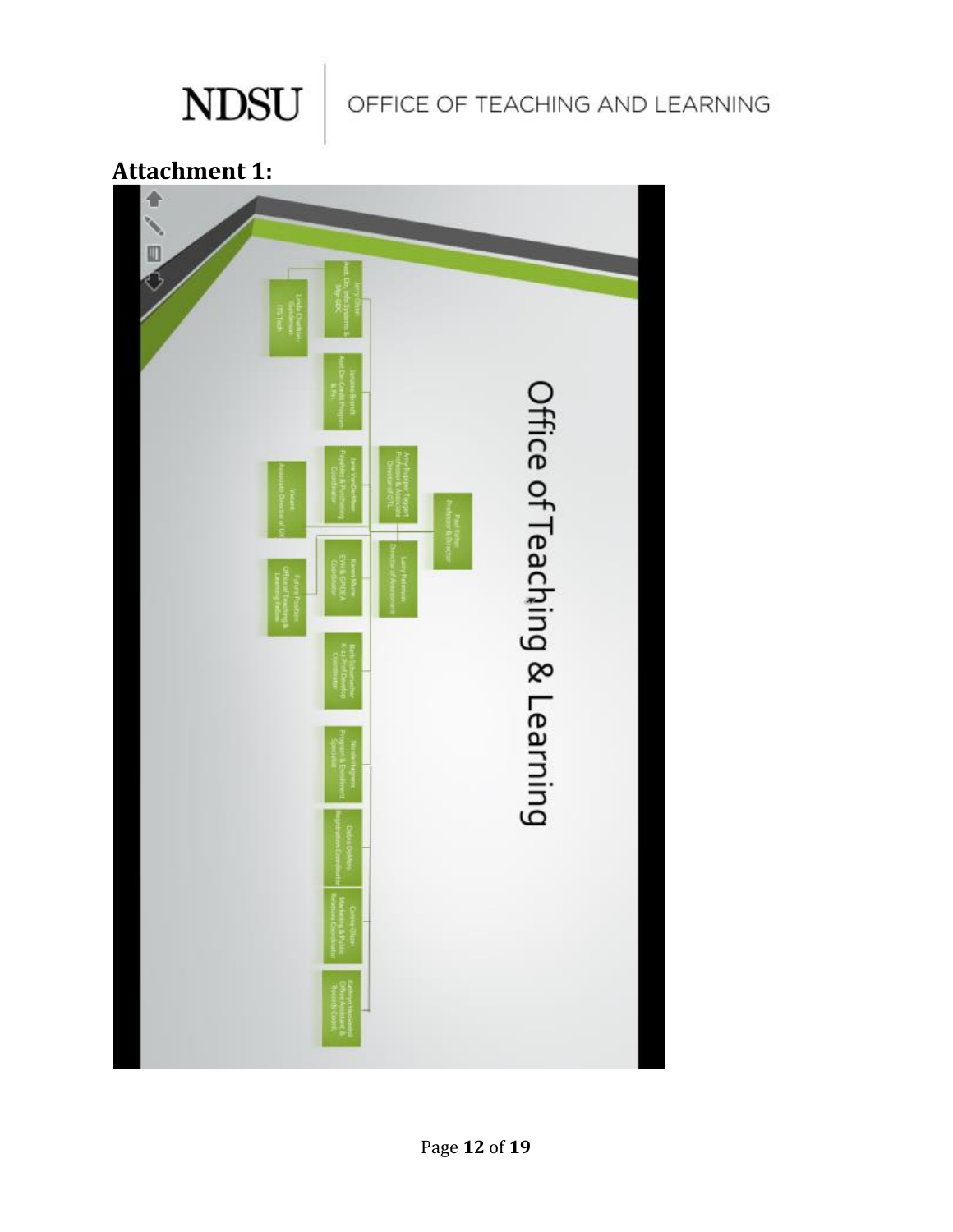$\begin{array}{c|c|c} \textbf{NDSU} & \textbf{OFFICE OF TEACHING AND LEARNING} \end{array}$ 

# **Attachment 2:**

# Goals, Strategies, Tasks, and Metrics Chart

### **Immediate Goal: Clarify and focus OTL's identity**

| <b>Strategy</b>            | Task(s)                                                                                                                                                                                                                                                                                      | Metric $(s)$                          | Responsible<br>Person(s)             |
|----------------------------|----------------------------------------------------------------------------------------------------------------------------------------------------------------------------------------------------------------------------------------------------------------------------------------------|---------------------------------------|--------------------------------------|
| Determine OTL's<br>Purpose | Make sure OTL is consistent with the<br>direction of the university.                                                                                                                                                                                                                         | Regular Advisory Board<br>discussions | OTL director                         |
| <b>Prioritize Programs</b> | 1. Quantify how many activities OTL<br>staff are capable of managing in one<br>year.<br>2. Have a committee review each<br>current program against a list of<br>prioritization criteria.<br>3. Create a program schedule based on<br>the number of activities OTL can<br>manage in one year. | Staff and committee<br>meetings       | OTL director and<br>designated staff |

## **Immediate Goal: Hire critical staff and strengthen working environment.**

| <b>Strategy</b>                                 | Task(s)                                                                                                                                                                                                                                                                                                                                                            | Metric(s)                                        | Responsible<br>Person(s)             |
|-------------------------------------------------|--------------------------------------------------------------------------------------------------------------------------------------------------------------------------------------------------------------------------------------------------------------------------------------------------------------------------------------------------------------------|--------------------------------------------------|--------------------------------------|
| Hire critical staff                             | <b>Immediate hires: Assessment</b><br>$1_{-}$<br>Director, Programmer/Server<br>Maintenance/Web Designer/Data<br>Analytics, and K-20 Environment<br>Specialist<br>Mid-term hires: Instructional<br>2.<br>Designer, Video Production Graduate<br>Assistants, Program Coordinator, and<br><b>Educational Grant Writer</b><br>Long-term hires: Graphic Designer<br>3. | Successful hires                                 | OTL director                         |
| Create an OTL<br>advisory board                 |                                                                                                                                                                                                                                                                                                                                                                    | Board created before May<br>2017                 | OTL director and<br>designated staff |
| Encourage staff to<br>work more<br>efficiently. | Cross-train staff                                                                                                                                                                                                                                                                                                                                                  | Training programs in place<br>beginning May 2017 | Designated staff                     |
| Have more<br>productive staff<br>meetings       | Use staff meetings to spark team<br>1.<br>collaboration.<br>Develop scheduling protocols for OTL<br>services.                                                                                                                                                                                                                                                      | Develop collaboration-<br>based agendas          | Designated staff                     |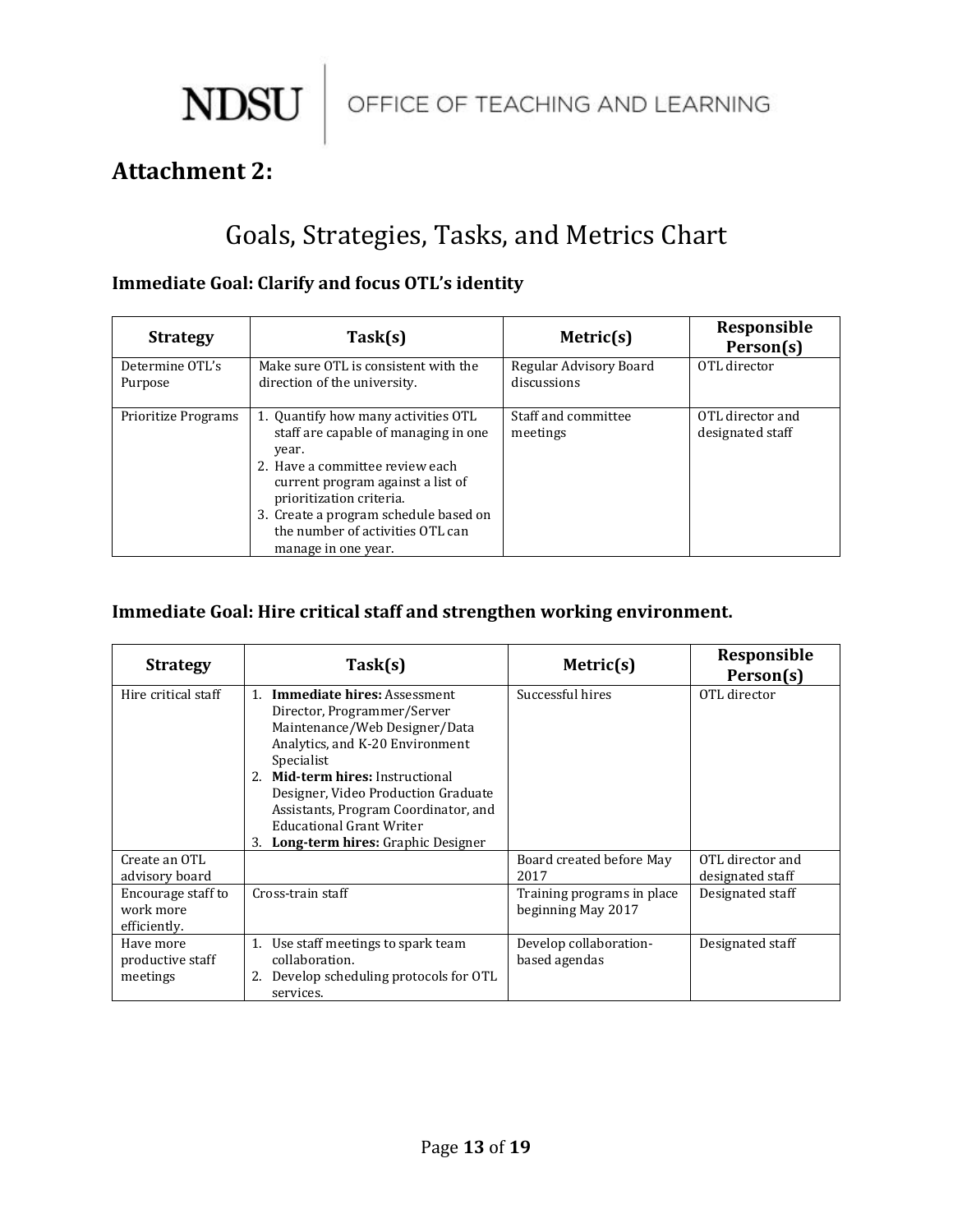

### **Immediate Goal: Create awareness and generate support for OTL**

| <b>Strategy</b>                                                                     | Task(s)                                                                                                                                                                                                                                                       | Metric(s)                                                        | Responsible<br>Person(s)                                  |
|-------------------------------------------------------------------------------------|---------------------------------------------------------------------------------------------------------------------------------------------------------------------------------------------------------------------------------------------------------------|------------------------------------------------------------------|-----------------------------------------------------------|
| Develop key talking<br>points for OTL that<br>shows OTL's positive<br>contributions | 1. Marketing OTL to internal and<br>external audiences.                                                                                                                                                                                                       | Evidence of marketing,<br>including web and other<br>media, etc. | OTL communication<br>and marketing<br>coordinator         |
| Create tools that<br>make use of and<br>distribute the key<br>talking points.       | Develop a menu of services.<br>2. Create a video defining what OTL is<br>and does.<br>3. Create processes and forms for<br>programs and events.<br>4. Create a series of Qualtrics training<br>videos.                                                        | Creation of these tools.                                         | OTL communication<br>and marketing<br>coordinator, and GA |
| Develop a<br>communication plan.                                                    | 1. Build one website for all of OTL<br>2. Create promotional materials for<br>OTL.<br>3. Ensure the OTL brand is on every<br>event/program offered.<br>4. Make use of social media.<br>5. Use campus listservs to promote<br>services and key talking points. | Creation of materials as<br>described                            | OTL communication<br>and marketing<br>coordinator.        |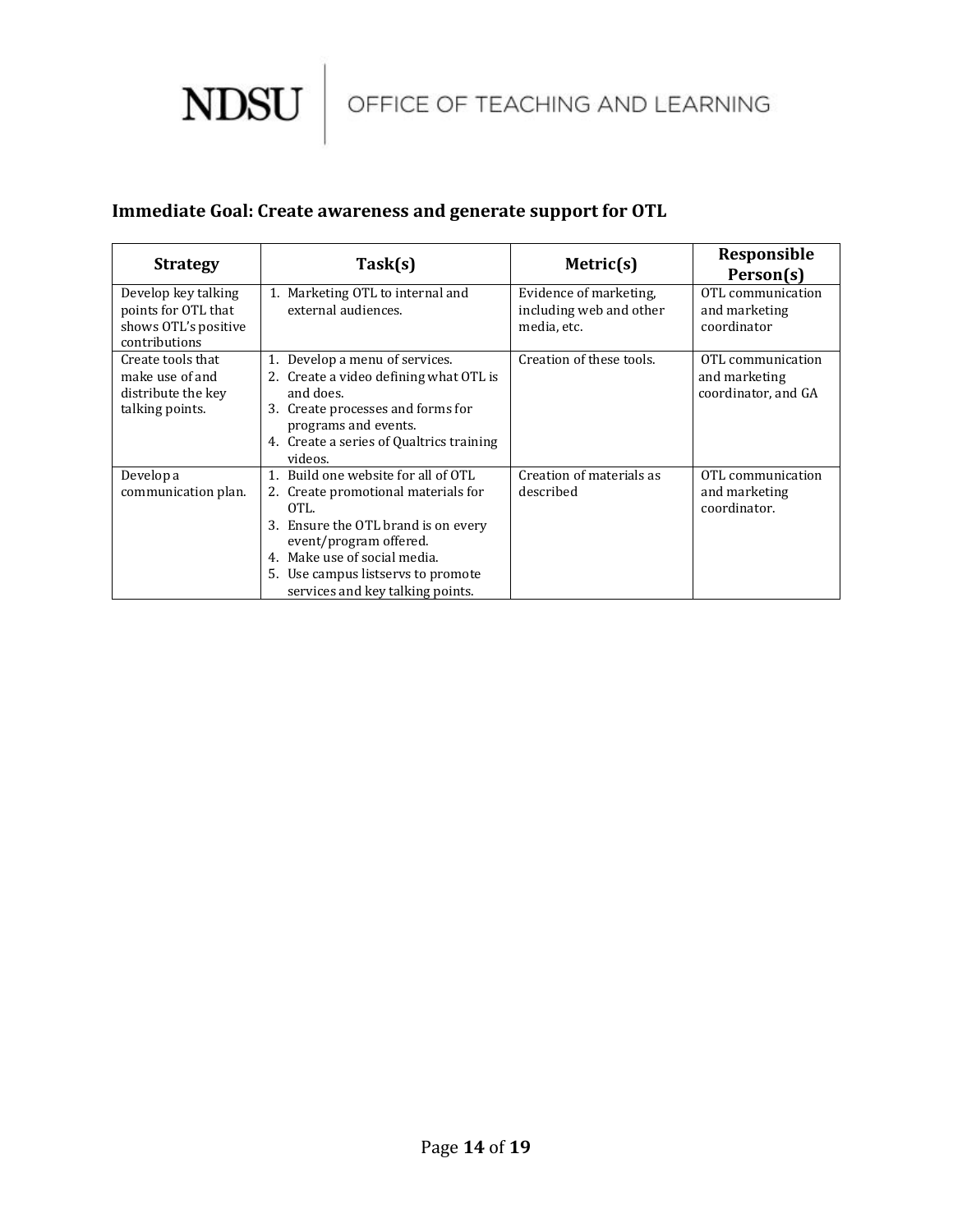

## **Immediate Goal: Support assessment work at NDSU**

| <b>Strategy</b>                                                                      | Task(s)                                                                                                                                                                                                                                                                  | Metric $(s)$                                                                                                             | Responsible                                                                            |
|--------------------------------------------------------------------------------------|--------------------------------------------------------------------------------------------------------------------------------------------------------------------------------------------------------------------------------------------------------------------------|--------------------------------------------------------------------------------------------------------------------------|----------------------------------------------------------------------------------------|
| Lobby for a<br>mandate from<br>institutional<br>leadership that is<br>rewards-based. | Work with the provost to move this<br>forward.                                                                                                                                                                                                                           | Creation of an NDSU<br>committee to work on this.                                                                        | Person(s)<br>OTL director                                                              |
| Provide assistance<br>for change-ready<br>faculty.                                   | <b>Offer Experts in Assessment</b><br>Develop an assessment mentoring<br>model.<br>2. Bring in off-campus assessment<br>experts.                                                                                                                                         | Completion of this model.                                                                                                | Assessment<br><b>Education Specialist</b><br>(position currently)<br>unfilled)         |
|                                                                                      | <b>Offer Training</b><br>1. Hold an OTL staff primer to help<br>OTL staff understand how OTL<br>supports assessment.<br>2. Training topic: Understanding the<br>tracking of student learning.<br>3. Training topic: Help in developing<br>assessment measures and tools. | Ongoing assessment<br>training opportunities                                                                             | Assessment<br><b>Education Specialist</b>                                              |
|                                                                                      | <b>Offer Data</b><br>1. Offer data visualization tools.<br><b>Offer Resources</b><br>1. Record a video series on<br>assessment training.<br>2. Create a database for storing<br>assessment data including<br>accreditation.                                              | Creation of these tools.<br>Creation of the video, as well<br>as a database in conjunction<br>with the provost's office. | Assessment<br><b>Education Specialist</b><br>Assessment<br><b>Education Specialist</b> |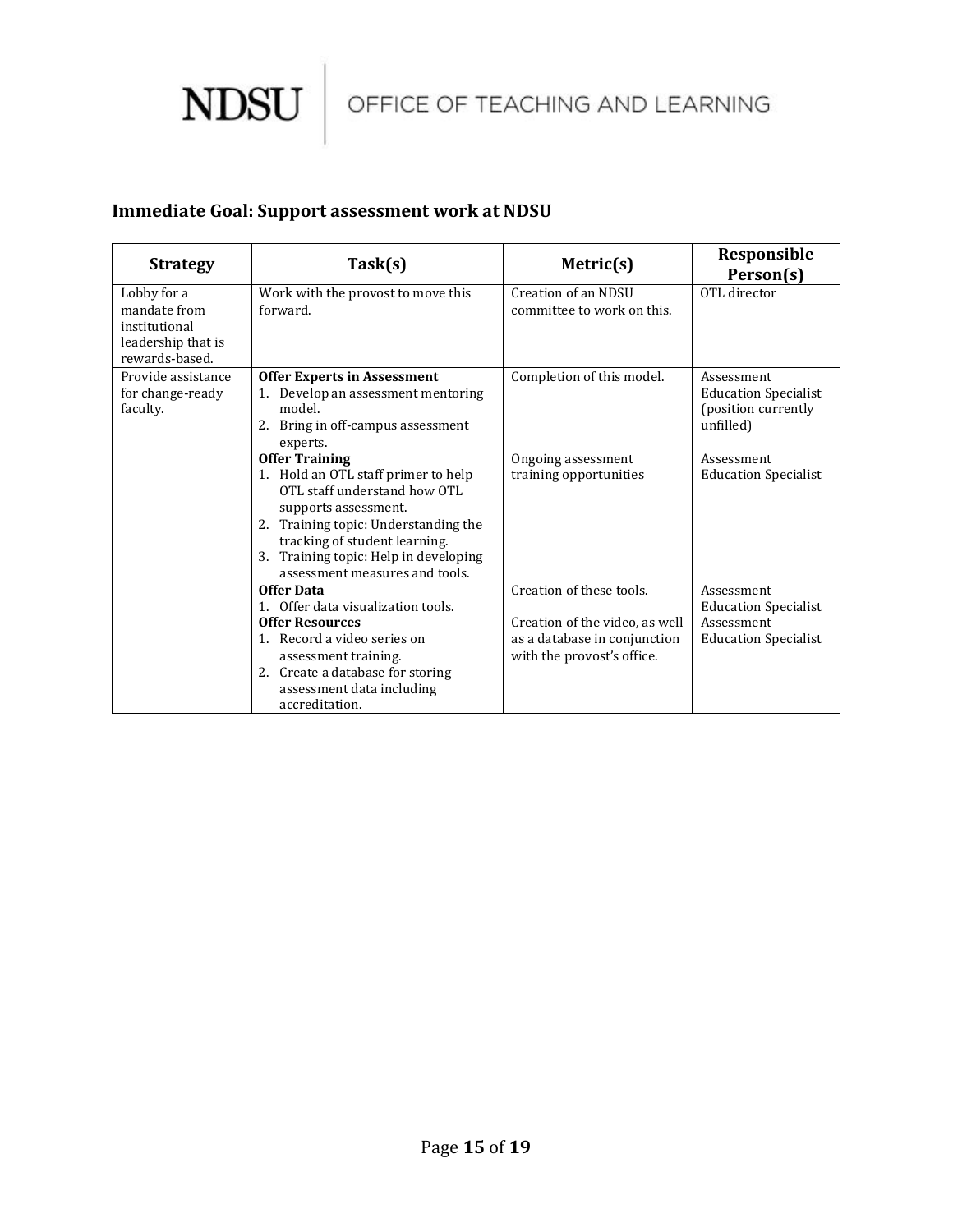

## **Mid-Term Goal: Expand resources and support for quality teaching at NDSU.**

| <b>Strategy</b>                                                      | Task(s)                                                                                                                                                                                                                                                                                                                                                                                                                                                                                                                                                                              | Metric(s)                                | Responsible<br>Person(s)                                           |
|----------------------------------------------------------------------|--------------------------------------------------------------------------------------------------------------------------------------------------------------------------------------------------------------------------------------------------------------------------------------------------------------------------------------------------------------------------------------------------------------------------------------------------------------------------------------------------------------------------------------------------------------------------------------|------------------------------------------|--------------------------------------------------------------------|
| Build a website<br>that better<br>supports<br>expanded<br>resources. | 1. Add white-papers.<br>2. Add pedagogical videos.<br>3. Add various teaching tools.<br>4. Add Qualtrics templates.<br>5. Add tutorials on high-impact<br>practices.<br>6. Add an activity repository.                                                                                                                                                                                                                                                                                                                                                                               | New website                              | Multimedia/computer<br>specialist (position<br>currently unfilled) |
| Add services.                                                        | Add evaluation and exam services.<br>2. Add student focus groups for<br>instructor feedback.<br>3. Add a team of an instructional<br>designer and pedagogy-based<br>faculty in each college with the<br>responsibility of improving teaching<br>and learning in their college.<br>4. Add an analytics component.<br>5. Add big picture practices that<br>improve retention.<br>6. Collaborate with other support<br>services departments.<br>7. Provide assistance in writing broad<br>impact statements for education<br>grants.<br>8. Support measuring teaching<br>effectiveness. | Addition of these people<br>and services | Various                                                            |
| Lead with<br>innovative<br>programs.                                 | Offer learning walks for K-20<br>1.<br>instructors.<br>2. Offer K-20 professional<br>development workshops/seminars<br>on a variety of teaching topics.                                                                                                                                                                                                                                                                                                                                                                                                                              | Creation of the program                  | OTL director and K-12<br>school administration<br>representative   |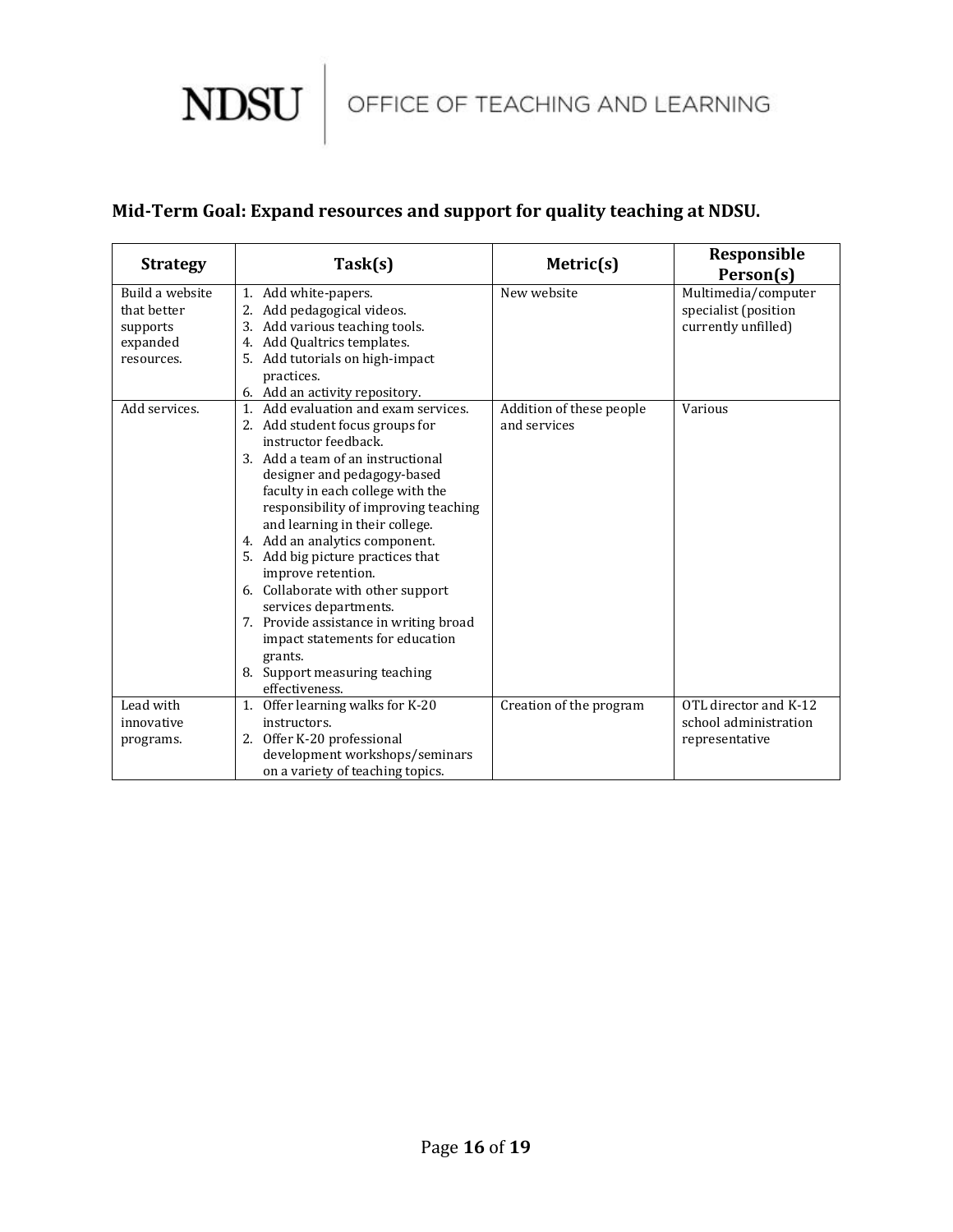# **NDSU**

## **Mid-Term Goal: Strengthen collaborations on-campus, with K-20, and with other universities.**

| <b>Strategy</b>                                                                                               | Task(s)                                                                                                                                                                        | Metric(s)                                                                                       | Responsible<br>Person(s)                                                           |
|---------------------------------------------------------------------------------------------------------------|--------------------------------------------------------------------------------------------------------------------------------------------------------------------------------|-------------------------------------------------------------------------------------------------|------------------------------------------------------------------------------------|
| Determine how OTL is<br>viewed by NDSU<br>administration                                                      | Ongoing assessment by the<br>Provost                                                                                                                                           | Assessment reports and<br>other modes                                                           | OTL director and<br>Provost                                                        |
| Communicate more<br>regularly with K-20<br>groups.                                                            | 1. Establish a K-20 advisory<br>board to steer professional<br>development activities.<br>2. Get the NDSU School of<br>Education more involved<br>with K-20 offerings/advisory | Creation of the advisory<br>board<br>Selection of School of<br><b>Education representatives</b> | OTL director<br>OTL director                                                       |
|                                                                                                               | board.<br>3. Identify high needs areas of<br>$K-20$ .                                                                                                                          | List of high needs areas                                                                        | OTL advisory board                                                                 |
| Build capacity.                                                                                               | 1. Develop resources on OTL<br>website for K-20 instructors.<br>2. Assist in identifying and<br>writing educational<br>improvement grants that                                 | Website upgrading<br>Large-scale grant proposals                                                | Multimedia/computer<br>specialist (position<br>currently unfilled)<br>OTL director |
|                                                                                                               | span K-20 region-wide and<br>possibly state-wide.                                                                                                                              |                                                                                                 |                                                                                    |
| Offer workshops that<br>promote additional<br>learning opportunities<br>for K-20 professional<br>development. | 1. Offer learning walks.<br>2. Professional development<br>classes on a variety of topics<br>and in a variety of instruction<br>modes.                                         | Class offerings                                                                                 | OTL staff                                                                          |
|                                                                                                               | 3. Put funds toward bringing in<br>major regional or national<br>speakers on high needs<br>topics.                                                                             | Creation of speaker series                                                                      | OTL staff                                                                          |

## **Long-Term Goal: Reinvigorate the teaching mission of the university.**

| <b>Strategy</b>                                                                                     | Task(s)                                                                                                                                                                                                                                                                                                                                                                                  | Metric(s)              | Responsible<br>Person(s)                                      |
|-----------------------------------------------------------------------------------------------------|------------------------------------------------------------------------------------------------------------------------------------------------------------------------------------------------------------------------------------------------------------------------------------------------------------------------------------------------------------------------------------------|------------------------|---------------------------------------------------------------|
| Recognize good teaching<br>ideas through incentives.                                                | Devise strategies in concert with<br>the Office of the Provost                                                                                                                                                                                                                                                                                                                           | Strategies created     | OTL director and<br>representative of the<br>provost's office |
| Designate OTL as a<br>supportive place for<br>faculty and teaching staff<br>to come for assistance. | Buy out a course from the load<br>1.<br>of struggling teachers so they<br>can focus on improving their<br>teaching.<br>Offer mid-term feedback visits<br>to classes/departments.<br>Develop a faculty fellows group<br>3.<br>who can mentor new faculty.<br>lead course redesigns, and<br>create resources for OTL's<br>website.<br>Offer mini-grants for teaching<br>4.<br>initiatives. | Strategies implemented | OTL director and<br>staff                                     |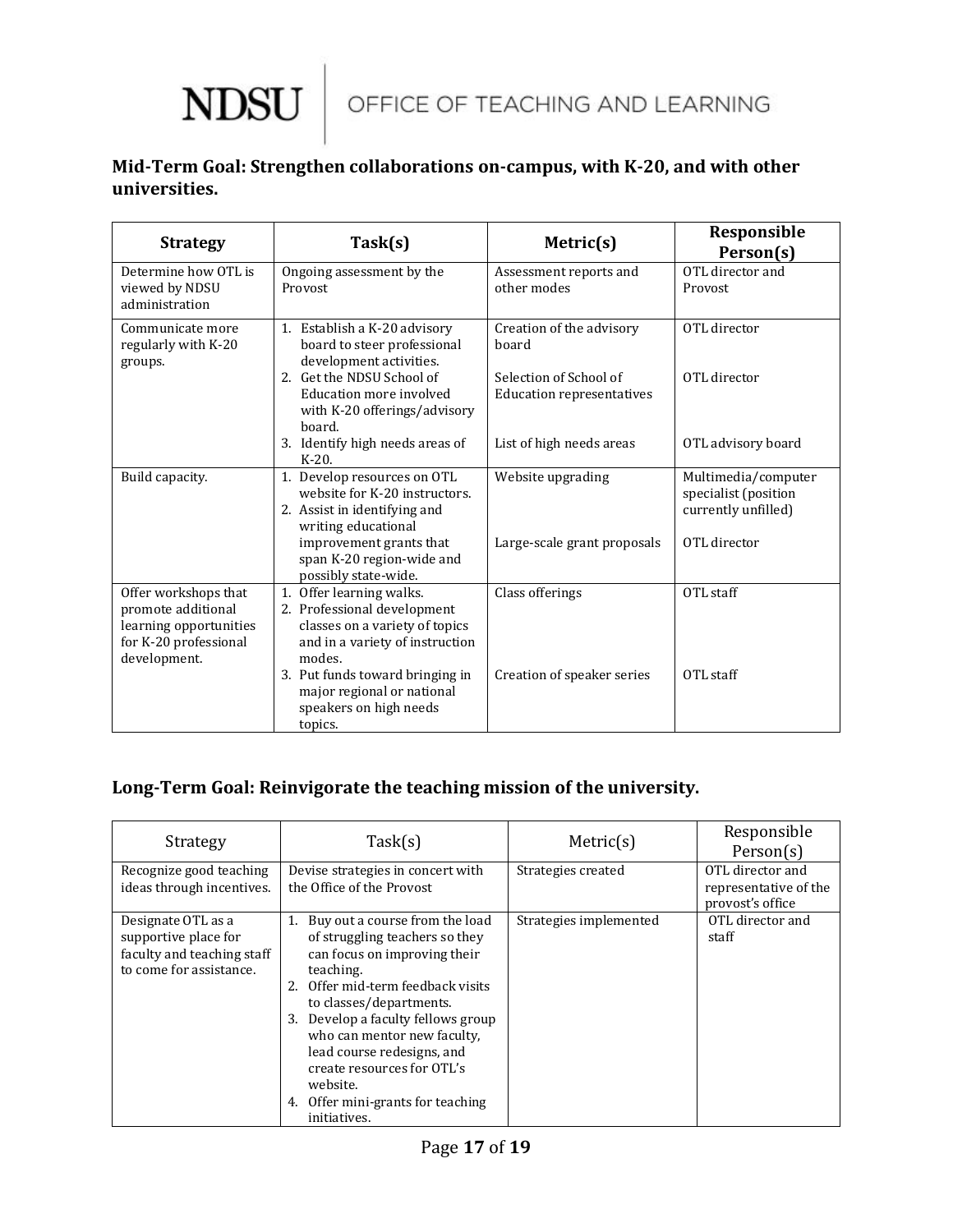

### **Long-Term Goal: Become regional leaders for teaching and learning knowledge and model programs.**

| <b>Strategy</b>                                                                                         | Task(s)                                                 | Metric(s)                              | Responsible<br>Person(s)                  |
|---------------------------------------------------------------------------------------------------------|---------------------------------------------------------|----------------------------------------|-------------------------------------------|
| Develop signature programs<br>portable to other institutions.                                           | Program creation, often via<br>grant support.           | Programs created, grants<br>funded     | OTL director and<br>staff                 |
| Generate evidence-based<br>research regarding OTL<br>programs.                                          | Assessment strategies                                   | Internal assessment<br>program created | Assessment<br><b>Education Specialist</b> |
| Train individuals who can<br>offer professional<br>development<br>workshops/seminars.                   | Offer grant-related or other<br>training opportunities. | Programs created                       | OTL director and<br>staff                 |
| Offer joint Faculty Learning<br>Communities so NDSU<br>faculty and K-12 teachers can<br>learn together. | Offer grant-related or other<br>training opportunities. | FLCs created                           | OTL director and<br>staff                 |
| Lead research teams in<br>developing effective<br>classroom research.                                   | Create the research teams.                              | Teams created                          | Assessment<br><b>Education Specialist</b> |

### **Long-Term Goal: Establish solid, ongoing collaborations throughout the state with K-12 and other teaching and learning centers in K-20.**

| <b>Strategy</b>                                                                                                                                                                                 | Task(s)                                                                 | Metric(s)               | Responsible<br>Person(s)                           |
|-------------------------------------------------------------------------------------------------------------------------------------------------------------------------------------------------|-------------------------------------------------------------------------|-------------------------|----------------------------------------------------|
| Identify long term needs of K-                                                                                                                                                                  | Conduct a needs assessment.                                             | Needs identified.       | Assessment                                         |
| 12 teachers in North Dakota.                                                                                                                                                                    |                                                                         |                         | <b>Education Specialist</b>                        |
| Determine if the NDUS<br><b>Continuing Education</b><br>Directors meetings, for K-12<br>professional development<br>programs, are still being held<br>and become more active in<br>meetings.    | Gather relevant information.                                            | Question answered.      | OTL marketing and<br>communications<br>coordinator |
| Reach out to regional<br>education collaboratives as<br>well as other K-12 education<br>groups to determine where<br>more collaboration with<br>professional development<br>efforts can happen. | Contact collaboratives                                                  | Question answered.      | OTL marketing and<br>communications<br>coordinator |
| Offer more innovative<br>programs that meet needs<br>like the Teacher Leadership<br>Academy master's program.                                                                                   | <b>Faculty Learning</b><br>Communities for<br>teachers/faculty in K-20. | <b>Creation of FLCs</b> | OTL director                                       |